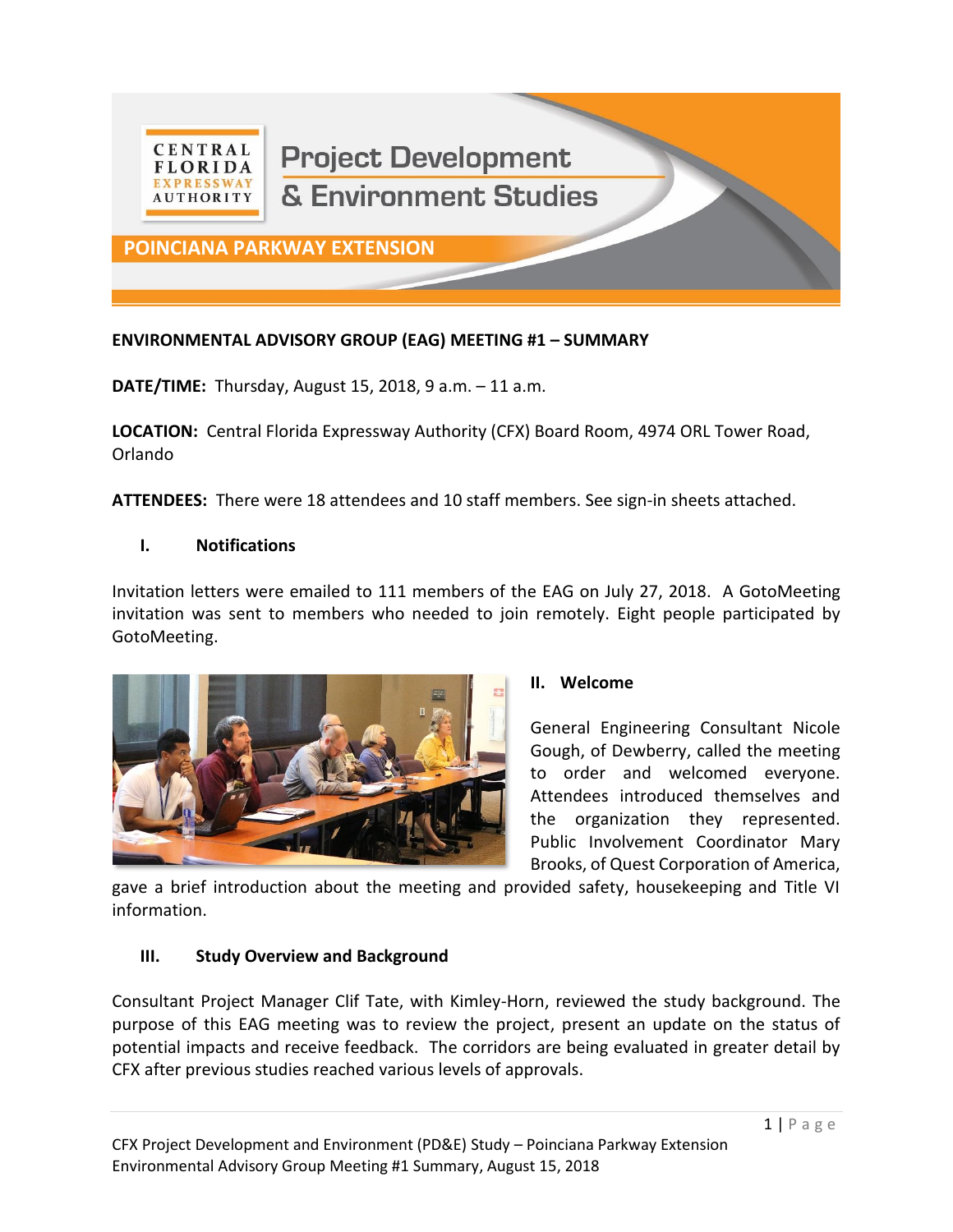In 2005, Osceola County adopted a Comprehensive Plan that proposed several new corridors to meet the county's anticipated growth. The Osceola County Expressway Authority (OCX) Master Plan 2040 was finalized in 2013, defining the county's expressway needs and providing a program of projects to implement the plan. In September 2016, an interlocal agreement was approved, transferring the lead for developing the remainder of the OCX 2040 Master Plan to CFX. CFX then incorporated the OCX Master Plan segments into its Master Plan and conducted Concept, Feasibility, and Mobility (CF&M) Studies on four of the OCX Master Plan projects.

In March 2018, the CFX Governing Board approved two of the projects, including the Poinciana Parkway Extension, to move forward to the Project Development & Environment (PD&E) study phase. This PD&E study began in July 2018.

# **IV. Advisory Group Roles**

Clif explained the roles of the Environmental and Project Advisory Groups, saying this group serves as a resource to provide input on environmental conditions and potential impacts of various project alternatives.



During the previous CF&M study phase, public involvement efforts for all four

projects included six public meetings that attracted 1,300 participants and generated 630 comments.

# **V. Project Development Process**

The CF&M study phase was completed last spring, and the project is currently in the PD&E phase. If the CFX Governing Board moves the project forward, it would first go into design and then, later, construction.

# **VI. Previous Feasibility Study**

Clif gave an overview of the CF&M study:

- Evaluated extending Poinciana Parkway to Interstate 4 (I-4)
- Included five alternative alignments between Poinciana Parkway and County Road (CR) 532
- Included three alternative alignments between CR 532 and I-4
- Concluded the project may be viable under CFX criteria
- Concluded advantages of a phased connection from Poinciana Parkway to CR 532 and, subsequently, from CR 532 to I-4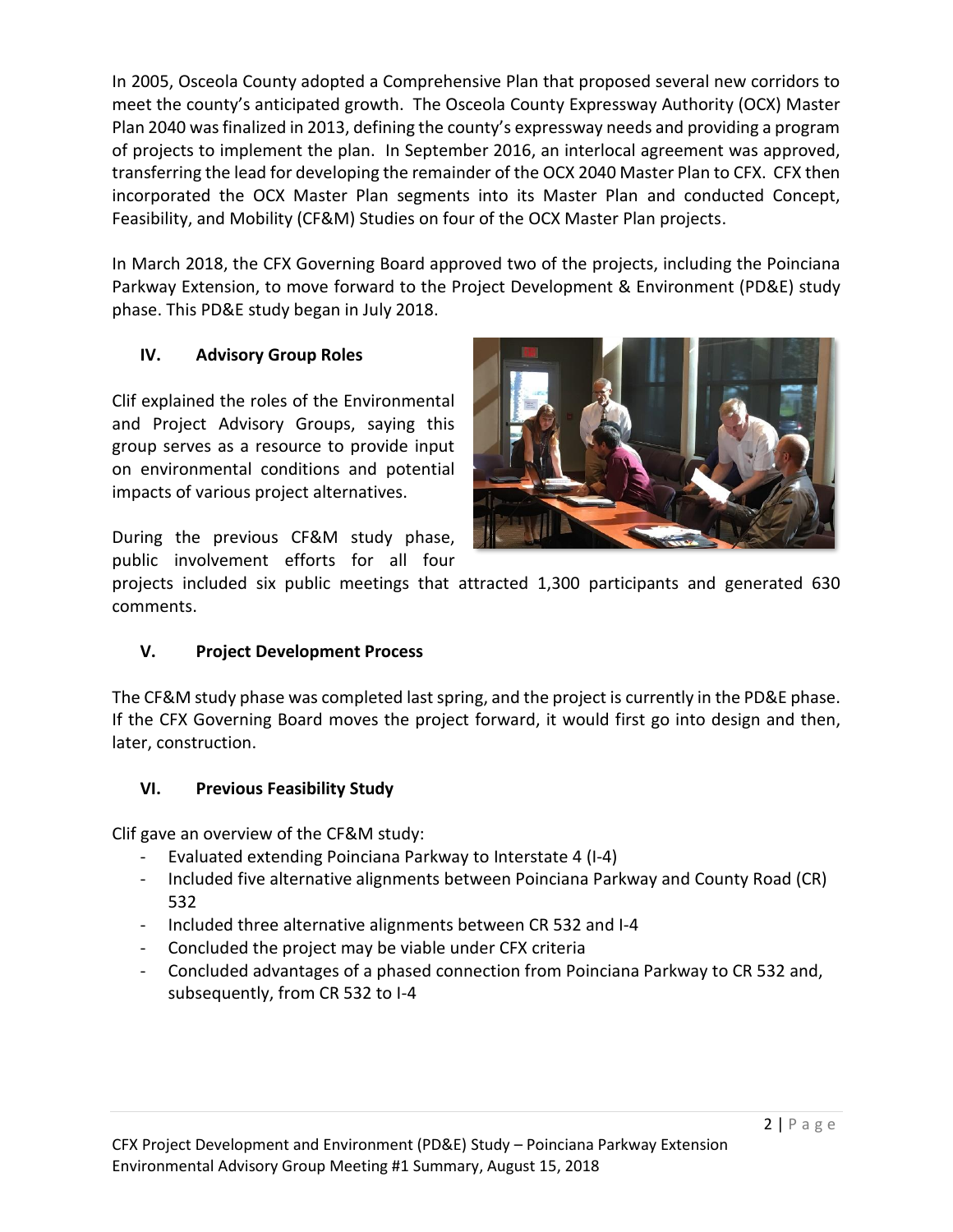#### **VII. Benefits of Phased Approach**

Clif explained the benefits of breaking the extension of Poinciana Parkway to I-4 into two phases:

- I-4 connection requires approval from the Florida Department of Transportation (FDOT) and the Federal Highway Administration (FHWA).
- The connection to I-4 needs to be planned in concert with FDOT's "Beyond the Ultimate" plans for I-4.
- This will require extensive planning and coordination and will be years in the making.
- This study is looking at the extension of Poinciana Parkway to CR 532, which will advance the project and could provide traffic relief in the short-term for the area.
- This will tie in with improvements planned by others, such as Osceola County's plan to widen CR 532 and FDOT's interim plans for the I-4/CR 532 interchange.

#### **VIII. PD&E Study**

The study is focusing on extending Poinciana Parkway to CR 532, and is considering alternative alignments that would be compatible with a future connection to I-4 at State Road (SR) 429 or CR 532.

#### **IX. Purpose and Need**

The purpose and need for this study includes:

- Enhance mobility between CR 532 and Poinciana Parkway
- Reduce roadway congestion and delays
- Expand regional connectivity
- Provide transportation infrastructure for planned growth
- Provide consistency with local plans and policies
- Enhance safety

# **X. Study Methodology**



We will follow FDOT's PD&E manual. This study will result in a Project Environmental Impact Report (PEIR) with CFX's approval. This study will analyze and document physical, natural, social, and cultural impacts.

# **XI. Typical Section on New Alignment**

The typical section for this roadway would be 330 feet wide. It would have two lanes in each direction with a 92-foot-wide median. The median would accommodate future widening and room for multi-modal options.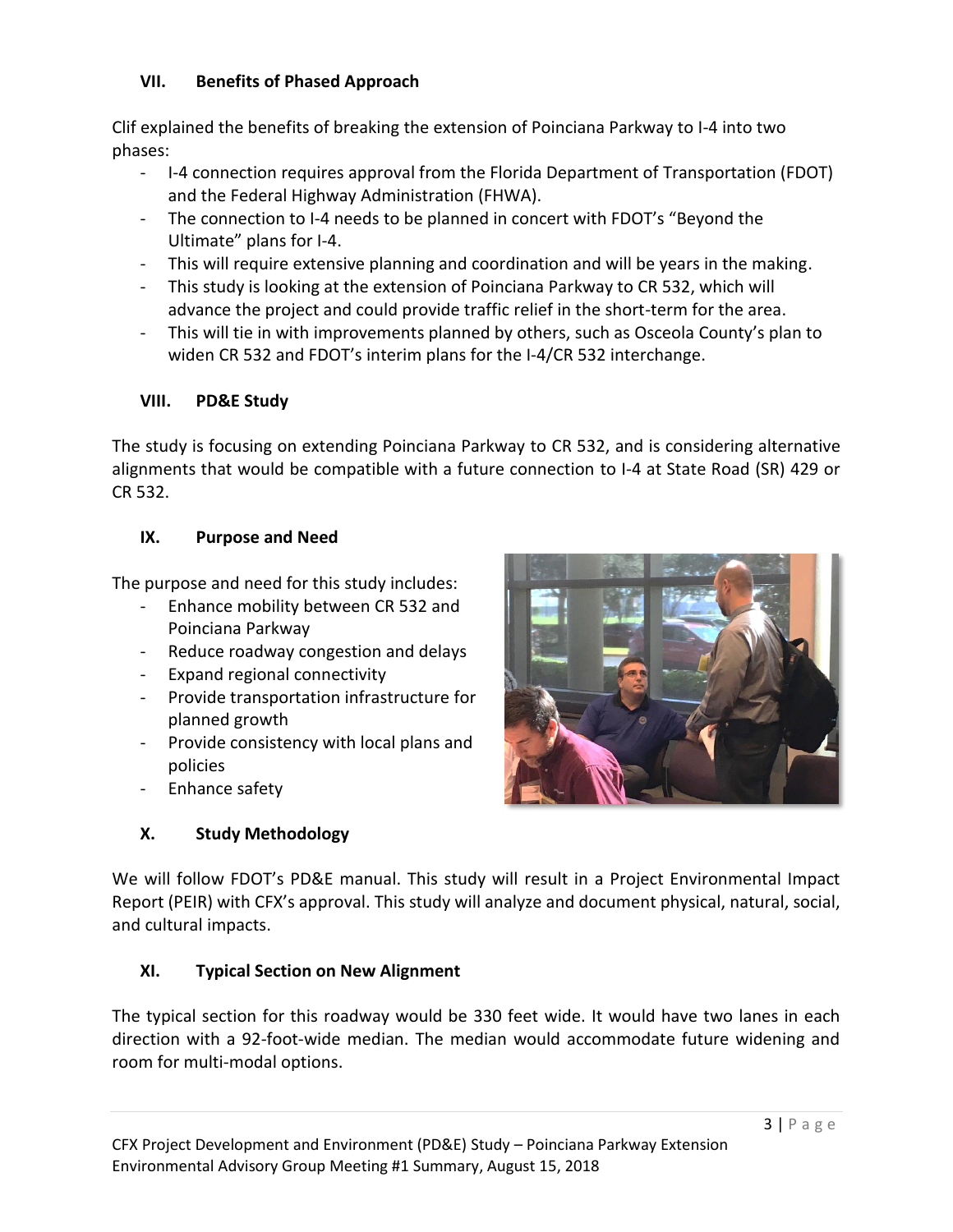#### **XII. Constraints**

The constraints apparent in this area include:

- Reedy Creek Mitigation Bank
- Wetlands
- **Cemeteries**
- Places of Worship
- Loughman Park
- Loughman Community
- Utility Underground Pipes and Overhead Lines
- Power Substations
- Gas Transmission Substations
- Businesses and Residences

# **XIII. Anticipated Impacts & Alignment Elimination**

The PD&E Study will take a closer look at the physical, natural, cultural and social impacts anticipated from the various alignments from the CF&M study. Since Alternatives 2 and 3 had high social and natural impacts, they were eliminated from further consideration. The PD&E Study now focuses on Alternatives 1, 4 and 5.

# **XIV. Polk County, Osceola County & OCX Agreement**

The PD&E study is adhering to agreements with Osceola County, Polk County and the Osceola County Expressway Authority stating that a connection with Ronald Reagan Parkway will remain if Poinciana Parkway is extended to I-4. Alternative 1 has considered that connection, but 4 and 5 did not. That connection to those alternatives is now being added to study the impacts. The study team is working on this with Polk County as the study continues.



# **XV. Schedule**

Next month we'll have a public kickoff meeting. We anticipate our second EAG and PAG meetings in February 2019, and the third round in July 2019.

# **XVI. Public Involvement**

There will be multiple opportunities for participation, including the EAG and PAG meetings, as well as public meetings. The

kickoff meeting is scheduled for September 25, 2018. We anticipate the Alternatives Workshop in March 2019 and the Public Hearing in August/September 2019. The study team also will make Board Presentations to CFX, Osceola and Polk Board of County Commissioners and will hold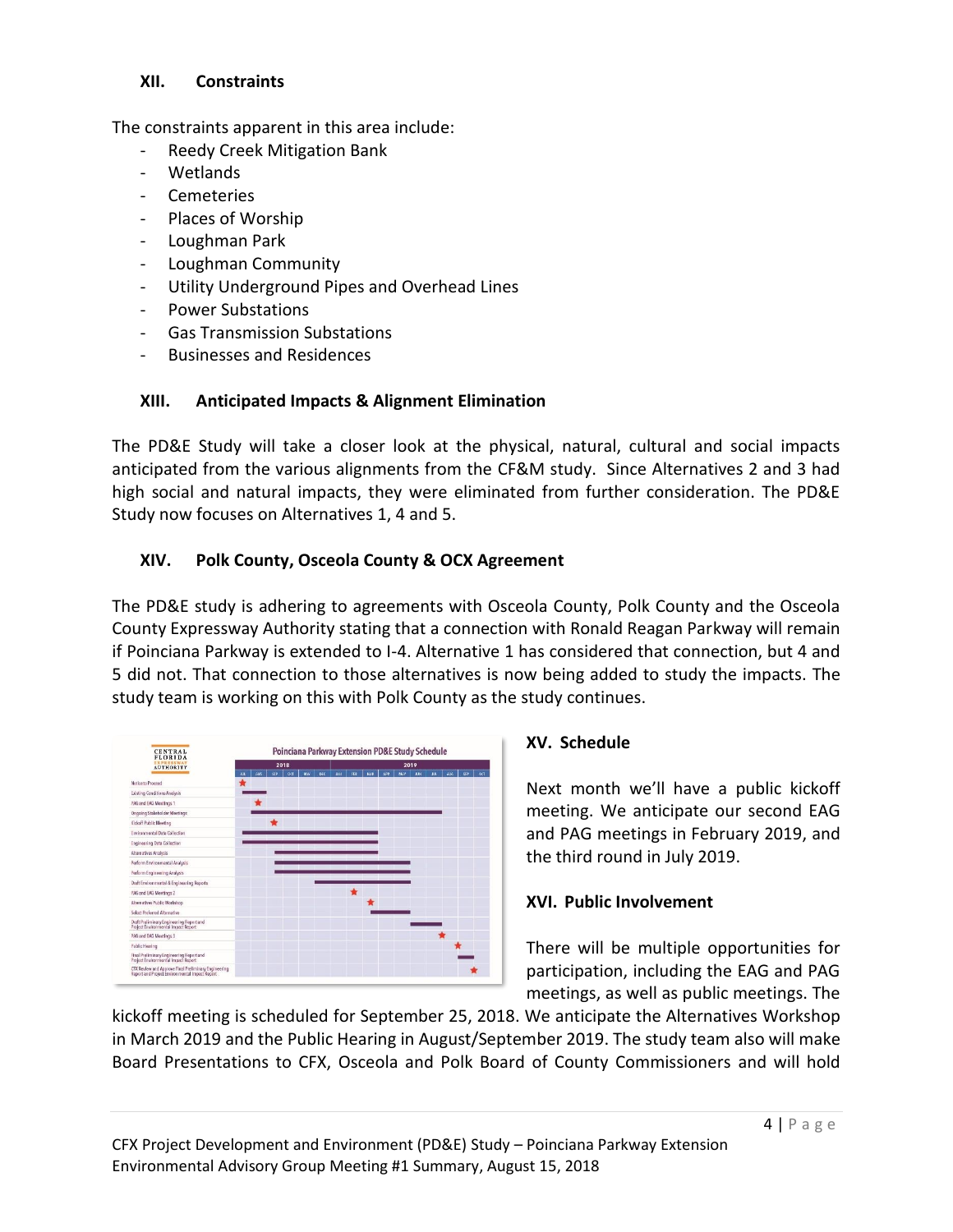stakeholder meetings. The public can get information through the CFX study webpage and Facebook page.

# **XVII. Open Discussion**

Nicole Gough opened the meeting up for questions and comments.

**Henry Pinzon, Florida's Turnpike Enterprise:** What happened with the connection to SR 429?

**Clif Tate, Kimley-Horn:** We've been coordinating with FDOT District Five. We must be consistent with FDOT's Beyond the Ultimate. FDOT will decide how to do it.

**Henry Pinzon:** So, is that still on table?

**Clif Tate:** Yes, but they'll decide the timing.

**Marge Holt, Sierra Club:** Has anyone the from mitigation bank commented or weighed in?

**Mary Brooks, Quest:** We haven't received any comments or questions about that.

**Marge Holt:** Are there any plans to bridge the mitigation bank?

**Clif Tate:** That's not in the plans, but we can evaluate it.

**Marge Holt:** What does "may be" feasible mean?

**Clif Tate:** The project needs to produce enough traffic to cover half of the roadway's cost within a 30-year period. During the concept study phase, we took a higher look and it was on the bubble on whether it was feasible. This PD&E will give us more information to determine viability.



**Josh DeVries, Osceola County Transportation and Transit:** So, with a CFX expressway there's the potential for extending a local road a mile as needed to connect with the existing network. And feasibility relies on CR 532 and partnership with FDOT and Osceola. We're looking at adding the four-laning of CR 532 to our work program. Inclusion of a mile-long stretch where that may be, depending on right-of-way, is 98-110 feet, and there's 200 feet there, so it's feasible. If CFX does that, then Osceola could extend (CR 532) to Old Lake Wilson Road.

**Fred Milch, East Central Florida Regional Planning Council (ECFRPC):** You need to be looking at social impacts and what that does to lower income folks in the area and how they'll be relocated. There are low wages in tourism and that's where these folks live. Eventually there will be a shift in the type of people who will live there due to transit improvements. Also, there may be a disparity in what local governments want and what CFX wants. CFX looks at traffic and the money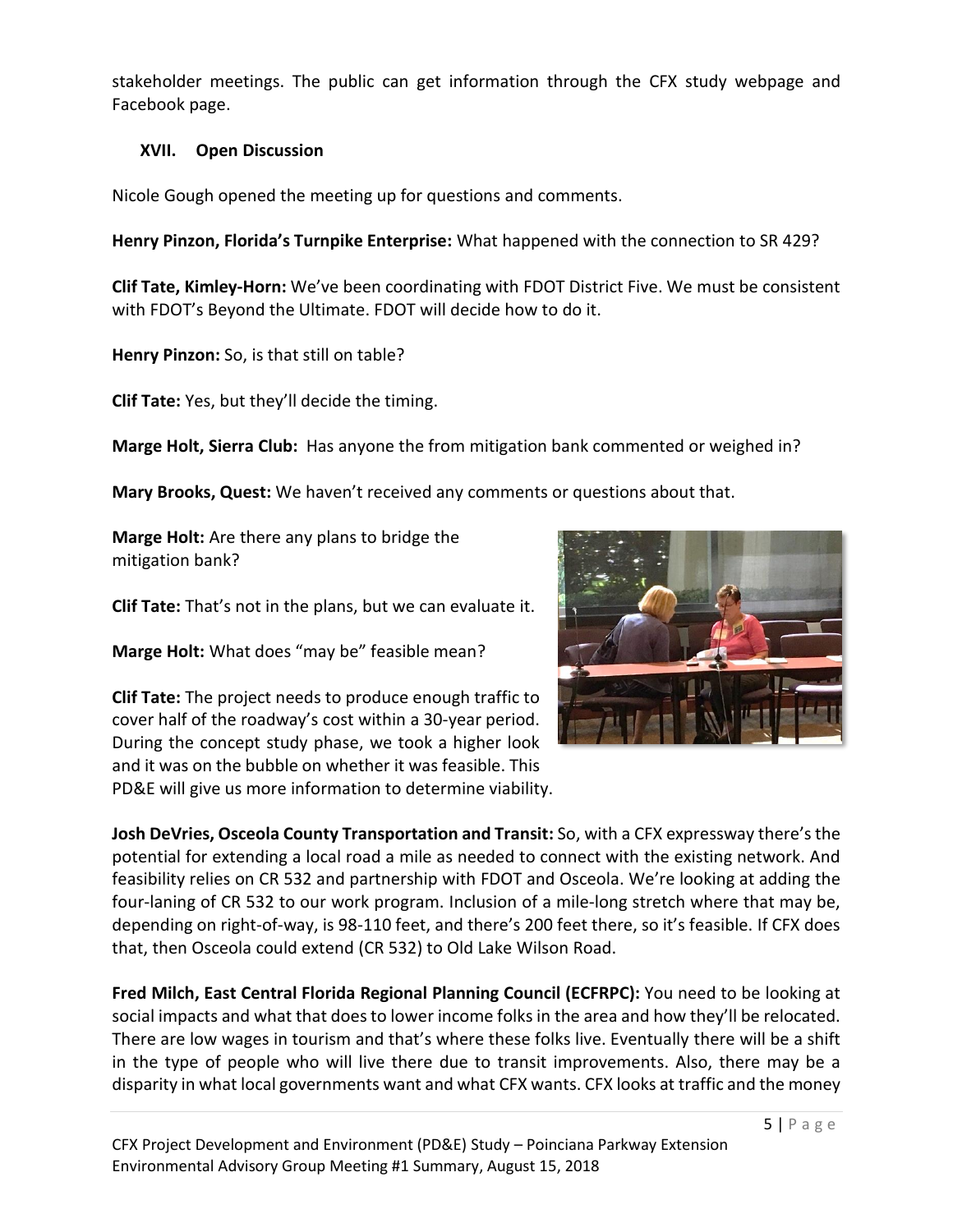it will produce to cover bonds. That might not be so critical here because Osceola wants it, too, but CFX is driving land use plans, which is the prerogative of the local government. It's not bad here, but Wekiva is an example of land use driven by CFX and not getting great input from local governments. I've mentioned this with other projects. We want to make sure low-income areas and other impacts are considered. Watching low-income housing is a responsibility of CFX to mitigate, because it's what impacts these people.

**Clif Tate:** I can't speak to others, but on this project, this was done in conjunction with and driven by Osceola County, because they needed a beltway for their urban boundary plan.

**Lee Pulham, Reedy Creek Improvement District (RCID):** Our concern is the connection to SR 429, so this is premature. A lot of employees who live in the RCID would benefit from this to get

from their homes to work. It's nice to have an expressway, but tolls could be tough on lower income workers. RCID and Disney are supportive of improved transportation. Disney often mitigates their projects in their own mitigation banks, but this one is used for some of Disney's impacts.

**Chad Allison, South Florida Water Management District (SFWMD):** If it went through Alternative 1 in Loughman, that's Polk County. I'm under the impression that Polk is involved in this?



**Clif Tate:** As part of the concept [CF&M] study we presented to Polk County and to the Polk County Transportation Planning Organization as recently as last week. We've been coordinating and they're supportive.

**Chad Allison:** To echo the regional planning council (Fred Milch) on residents and social costs – looking at the park in Loughman, I echo concerns about the impact on that community and residents' ability to access the park.

**Clif Tate:** It goes around the local park. We have bridges, but it does impact the community.

**Casey Lyon, FDOT District Five:** D5 has credits in Reedy Creek for Beyond the I-4 project. I can't imagine some of these credits haven't already been released. We recommend an evaluation of some wildlife crossings if you're going through conservation areas.

**Marian Ryan, Sierra Club:** I would emphasize what Casey said about wildlife crossings. We've been trying to get these constructed for 25 years and nothing has happened. Crossings are vital to the future of these populations as growth constrains their movements.